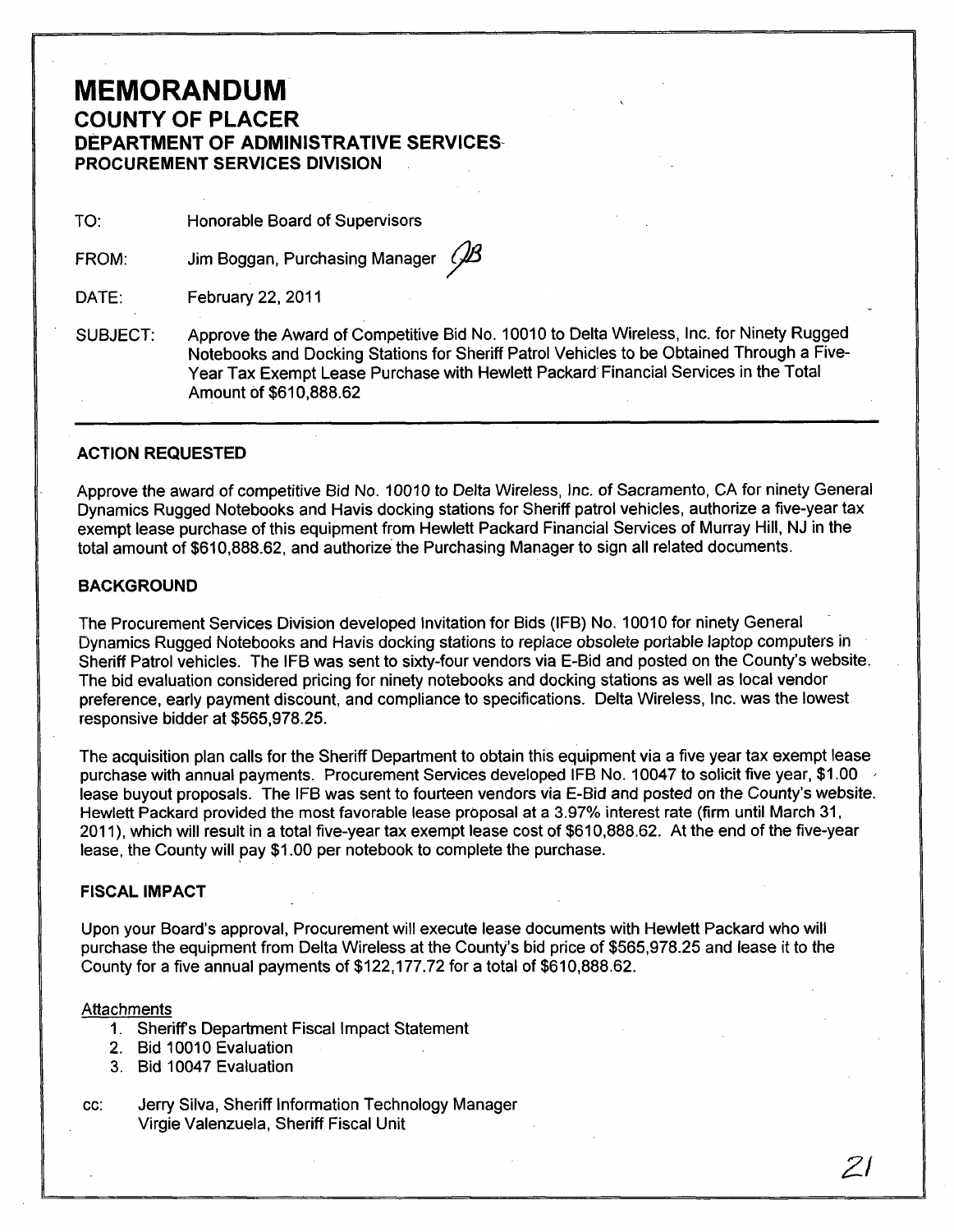# **PLACER COUNTY SHERIFF CORONER·MARSHAL**



FISCAL IMPACT STATEMENT

TO: Honorable Board of Supervisors

FROM: Sheriff Edward Bonner

DATE: February 8, 2011

SUBJECT: Fiscal Impact Statement Hewlett Packard Five Year Lease Agreement for Rugged Notebooks

> Funds are included in the current FY 2010/2011 Sheriffs Department budget for mobile data maintenance in the amount of \$120,000. The expenses resulting in this 5-year lease agreement total \$122,000 annually which will be paid with the mobile data maintenance funds of \$120,000 from discontinuing use of the radio-based mobile data system and \$2,000.00 from the department funds saved by reducing Tiburon data base maintenance costs. There is no impact to the General Fund.

This lease is not optional as our current mobile data computers continue to have a high failure rate and we have had to remove Patrol units from service.

22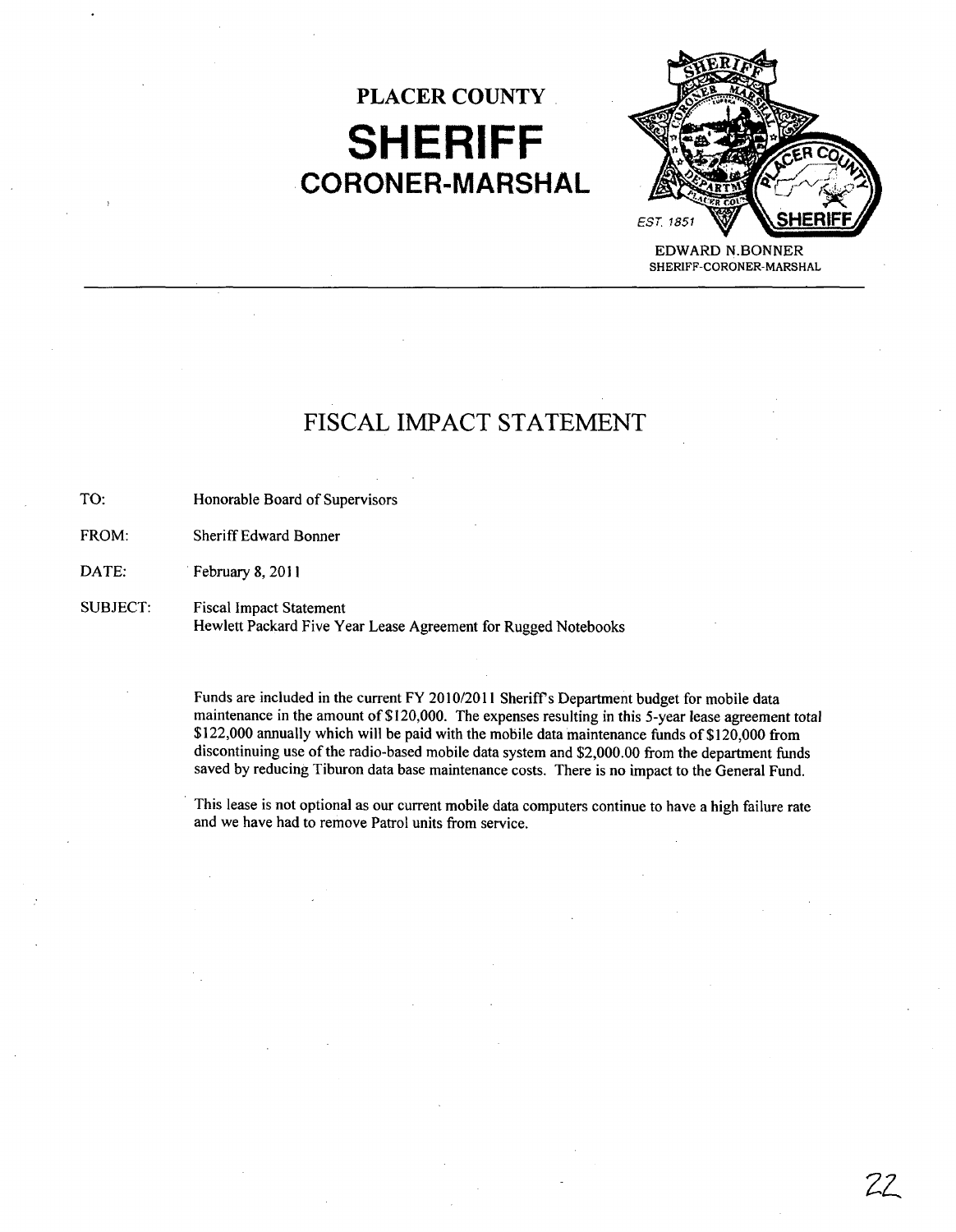

### COUNTY OF PLACER, AUBURN, CA

## **BID EVALUATION & AWARD RECOMMENDATION**

| Bid No.<br><b>Title:</b> | 10010<br>Rugged Notebooks and Docking Stations<br>10/13/10<br>Due Date: | <b>Buyer Name:</b><br><b>Phone:</b><br><b>Estimated Award Date:</b> | (Recommended award is highlighted) | Ben Bramer<br>530-889-4257<br>12/14/10   |                           |                                                                     |                           |              |  |
|--------------------------|-------------------------------------------------------------------------|---------------------------------------------------------------------|------------------------------------|------------------------------------------|---------------------------|---------------------------------------------------------------------|---------------------------|--------------|--|
|                          | Name of Firm<br>City/State                                              | Delta Wireless Inc<br>Sacramento, CA                                |                                    | <b>Feeney Wireless LLC</b><br>Eugene, OR |                           | <b>Johnson Hicks Marine</b><br><b>Electronics</b><br>Santa Cruz. CA |                           |              |  |
|                          | Telephone<br>Fax Number                                                 | 916-928-1200                                                        |                                    | 541-685-9045<br>541-284-0030             |                           | 831-475-3383<br>831-475-1498                                        |                           |              |  |
|                          | <b>FOB</b><br>Delivery Time                                             |                                                                     | $30-45$ days                       |                                          | 45 days                   |                                                                     | 1 week                    |              |  |
|                          | LVP Certified? (1)<br>Invoice Terms <sup>(2)</sup>                      | No.<br><b>Net 30</b>                                                |                                    | No<br><b>Net 30</b>                      |                           | No<br><b>Net 30</b>                                                 |                           |              |  |
| item                     |                                                                         |                                                                     |                                    |                                          |                           |                                                                     |                           |              |  |
| No.                      | Item Description                                                        | Qtv                                                                 | <b>Unit Price</b>                  | <b>Extension</b>                         | <b>Unit Price</b>         | Extension                                                           | <b>Unit Price</b>         | Extension    |  |
| $\ddot{\phantom{1}}$     | <b>Rugged Notebook</b><br><b>General Dynamics Rugged Notebook</b>       | 90                                                                  | 2,899.92                           | 260,992.80                               | 3.003.81                  | 270,342.90                                                          | 3,164.56                  | 284,810.40   |  |
| 1,1                      | 4GB of RAM                                                              | 90                                                                  | 153.70                             | 13,833.00                                | 159.21                    | 14,328.90                                                           | 167.20                    | 15,048.00    |  |
| 1.2<br>1,3               | PC Card and DVD/CD Multidrive                                           | 90                                                                  | 153.70                             | 13,833.00                                | 159.21                    | 14,328.90                                                           | 167.20                    | 15,048.00    |  |
| 1.4                      | Display Back                                                            | 90                                                                  |                                    | included                                 |                           | included                                                            |                           | included     |  |
| 1.5                      | Display Back with Radio On/Off Switch Remov                             | 90                                                                  | 17.08                              | 1,537.20                                 | 17.69                     | 1,592.10                                                            | 18.58                     | 1,672.20     |  |
| 1.6                      | Microsoft Windows 7                                                     | 90                                                                  | 17.08                              | 1,537.20                                 | 17.69                     | 1,592.10                                                            | 18.58                     | 1,672.20     |  |
| 1.7                      | <b>US Backlit Keyboard</b>                                              | 90                                                                  | 153.70                             | 13,833.00                                | 159.21                    | 14,328.90                                                           | 167.20                    | 15,048.00    |  |
| 1.8                      | Fingerprint Reader                                                      | 90                                                                  | 68.32                              | 6,148.80                                 | 70.76                     | 6,368.40                                                            | 74.32                     | 6,688.80     |  |
| 1.9                      | Integrated 2000 Mobile Broadband                                        | 90                                                                  | 358.64                             | 32,277.60                                | 371.50                    | 33,435.00                                                           | 390.14                    | 35,112.60    |  |
| 1.1                      | Dual External Antenna Connections                                       | 90                                                                  | 34.15                              | 3,073.50                                 | 35.38                     | 3,184.20                                                            | 37.15                     | 3,343.50     |  |
| 1.11                     | <b>WLAN Bluetooth</b>                                                   | 90                                                                  | 358.64                             | 32,277.60                                | 371.50                    | 33,435.00                                                           | 390.14                    | 35,112.60    |  |
|                          | Subtotal                                                                |                                                                     |                                    | 379,343.70                               |                           | 392,936.40                                                          |                           | 413,556.30   |  |
|                          | 1.12 5-Year, No Fault Warranty                                          | 90                                                                  | 767.00                             | 69,030.00                                | 828.84                    | 74,595.60                                                           | 834.34                    | 75,090.60    |  |
|                          | Package Total                                                           |                                                                     |                                    | 448,373.70                               |                           | 467,532.00                                                          |                           | 488,646.90   |  |
|                          |                                                                         |                                                                     |                                    |                                          |                           |                                                                     |                           |              |  |
| $\mathbf{2}$             | <b>Havis Docking Stations</b>                                           |                                                                     |                                    |                                          |                           |                                                                     |                           |              |  |
| 2.1                      | Havis Device Mount Docking Station                                      | 90                                                                  | 627.46                             | 56,471.40                                | 623.32                    | 56,098.80                                                           | 679.00                    | 61,110.00    |  |
| 2.2                      | 5-Year Enhance Protection Warranty                                      | 90                                                                  | 279.76                             | 25,178.40                                | 279.92                    | 25,192.80                                                           | 276.00                    | 24,840.00    |  |
|                          | Package Total                                                           |                                                                     |                                    | 81,649.80                                |                           | 81.291.60                                                           |                           | 85,950.00    |  |
|                          |                                                                         |                                                                     |                                    |                                          |                           |                                                                     |                           |              |  |
|                          |                                                                         |                                                                     | Subtotal                           | 530,023.50 Subtotal                      |                           | 548,823.60 Subtotal                                                 |                           | 574,596.90   |  |
| (1)                      | Local Vendor Preference is granted to those firms who                   |                                                                     | 8.25% Sales Tax                    |                                          | 35,954.75 8.25% Sales Tax |                                                                     | 37,045,40 8.25% Sales Tax | 39,159.97    |  |
|                          | file an LVP Affidavit with the County prior to the close of             |                                                                     | Freight                            |                                          | 0.00 Freight              |                                                                     | 0.00 Freight              | 0.00         |  |
|                          | the bid.                                                                |                                                                     | <b>Bid Total</b>                   | 565,978.25 Bid Total                     |                           | 585,869.00 Bid Total                                                |                           | 613,756.87   |  |
| (2)                      | Invoice Terms of less than 10 days were not considered                  |                                                                     | <b>LVP</b>                         |                                          | 0.00 LVP                  |                                                                     | $0.00$ LVP                | 0.00         |  |
|                          | in this evaluation.                                                     |                                                                     | <b>Prompt Pay Disc</b>             |                                          | 0.00 Prompt Pay Disc      |                                                                     | 0.00 Prompt Pay Disc      | 0.00         |  |
|                          |                                                                         |                                                                     | <b>Ref. Price</b>                  | \$565,978.25 Ref. Price                  |                           | \$585,869.00 Ref. Price                                             |                           | \$613,756.87 |  |

 $\mathbb{Z}$ 

 $\sim$